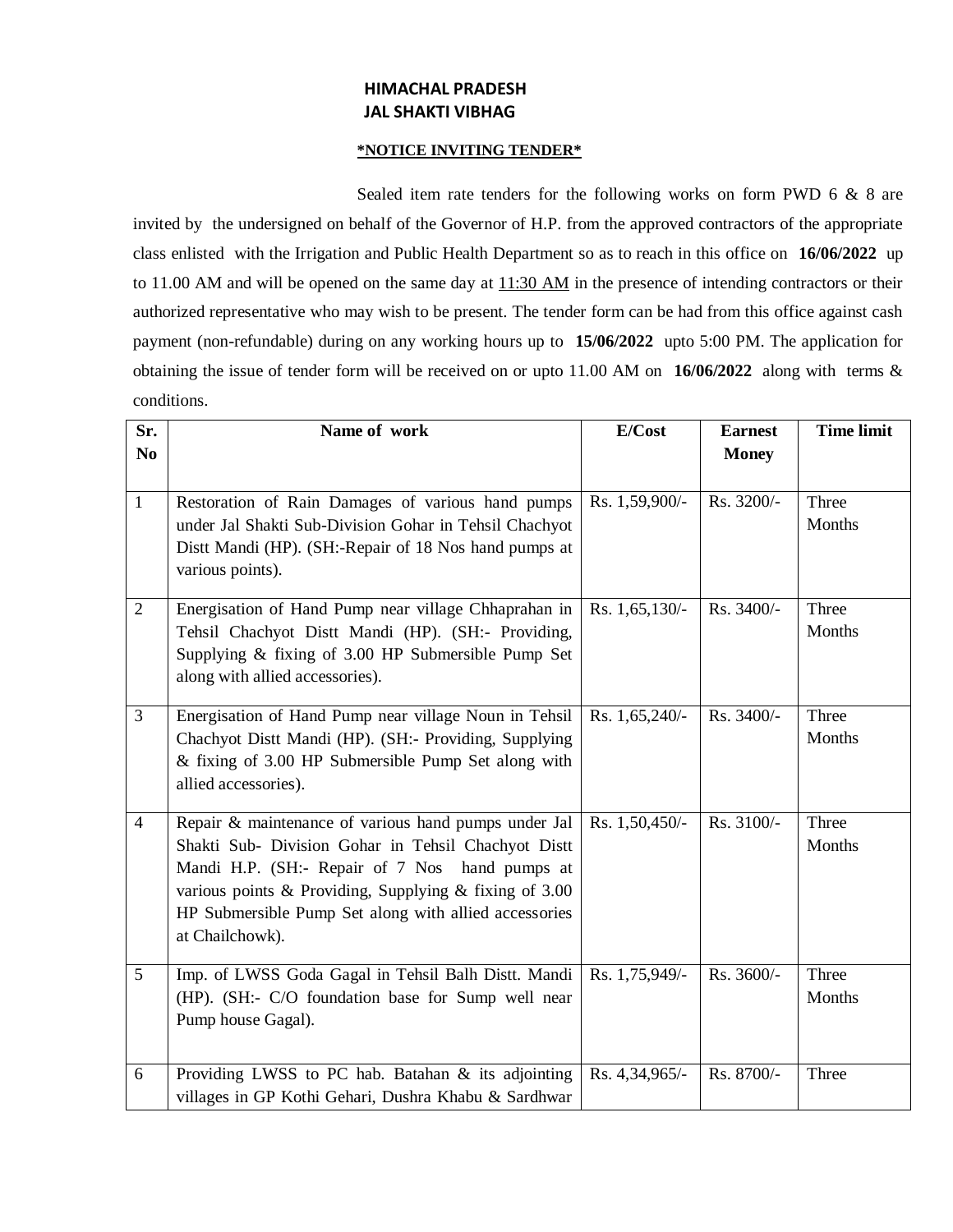|                              | in Tehsil Balh Distt. Mandi (HP). (Sh:- C/O Thrust<br>anchor block to protect the rising main 150mm dia from<br>RD 0 to RD 2850 Rmt). |               |             | Months |  |  |
|------------------------------|---------------------------------------------------------------------------------------------------------------------------------------|---------------|-------------|--------|--|--|
| 7                            | Providing LWSS to PC hab. Batahan $\&$ its adjoining                                                                                  | Rs.3,24,192/- | $Rs.6500/-$ | Three  |  |  |
|                              | villages in GP Kothi Gehari, Dushra Khabu & Sardhwar                                                                                  |               |             | Months |  |  |
|                              | in Tehsil Balh Distt Mandi (HP). (SH:- Providing,                                                                                     |               |             |        |  |  |
|                              | Supplying, & Fixing of cast Steel Double Flanged Sluice                                                                               |               |             |        |  |  |
|                              | valve of 100mm dia = 2Nos, NRV 150mm dia = 2Nos &                                                                                     |               |             |        |  |  |
|                              | Cast Iron Double Flanged sluice valve 150mm dia $=$                                                                                   |               |             |        |  |  |
|                              | 1No). Under JJM                                                                                                                       |               |             |        |  |  |
|                              |                                                                                                                                       |               |             |        |  |  |
| 8                            | C/O Meeting hall at Baggi in Tehsil Balh Distt Mandi                                                                                  | Rs.4,99,088/- | Rs.10,000/- | Three  |  |  |
|                              | (HP). (SH:- $C/O$ Approach $&$ tils flooring).                                                                                        |               |             | Months |  |  |
|                              |                                                                                                                                       |               |             |        |  |  |
| <b>Terms and Conditions.</b> |                                                                                                                                       |               |             |        |  |  |
|                              | 1. Draft Notice Inviting Tender/Drawing/ specifications can be seen in the office of the undersigned                                  |               |             |        |  |  |

- - on any working day between 11.00 A.M/ to 4.00 P.M. 2. Ambiguous/ telegraphic/ conditional or tenders by fax shall not be entertained/ considered in any case.
	- 3. The contractors/ firms are requested to insert rates in words as well as in figures failing which the Executive Engineer reserve the right to accept/ reject any or all tenders.
	- 4. The intending contractors/ firms are requested to see the site of work before submitting the tender.
	- 5. The rates of material to be issued by the department will be applicable only upto the validity period of tender. Thereafter prevailing market rates/ store issue rates, at that time, whichever is maximum, shall be charged/ recovered.
	- 6. One percent labour cess shall be deducted from each bill.
	- **7.** All the tender must be accompanied with earnest money in the shape of shape of NSC/FDR of saving bank account of any post Office/time deposit of H.P. State Co-operative or any Nationalized Bank duly pledged in favour of the undersigned must accompany with each tender. The contractors exempted from payment of earnest money/security deposit in individual case should attach with the application and attested copy of the letter exempting them from the payment of Earnest Money and security deposit. They shall submit an affidavit regarding not to utilized is exempted limit.
	- 8. The application form0 should contain the documents i.e. copy of valid enlistment and renewal certificate, Earnest Money, GST No. certificate & Tax PAN Nos.
	- 9. The tender form will not be issued to the defaulter contractors.
	- 10. The tender form shall be issued up to **15/06/2022** up to 5.00 P.M. & tender received after specified time/date shall not be opened.
	- 11. The offer shall remain valid up to 120 days after the opening of the tenders.
	- 12. If any of the date mentioned above appears to be local/ gazetted holiday, the same shall be opened on next working day.
	- 13. The undersigned, reserve the right to accept/reject any or all tender without assigning any reasons.
	- 14. No subletting of work shall be allowed.
	- 15. The NIT, Schedule of Quantity along with terms and conditions tender form can also be seen and download on the website [www.hpiphorg.](http://www.hpiphorg/)
	- 16. The contractors /firms who have been awarded more than two works and who have not completed the work will not be eligible to participate in the tender.